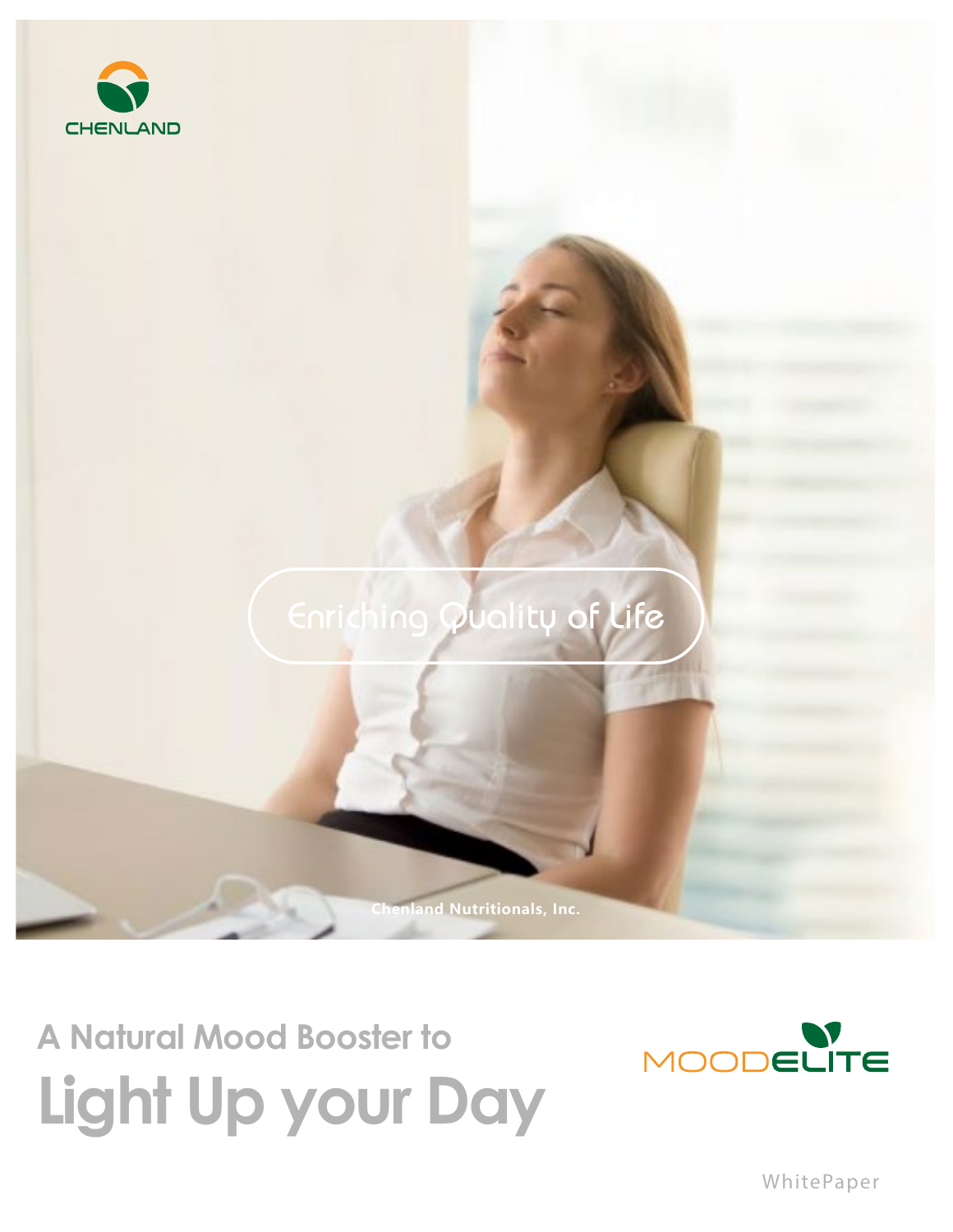## Index

Introduction

1

Innovative Ingredients in MoodElite® 2

Experimental Study 3

Why Choose MoodElite® 6

**<sup>●</sup>** www.chenland.com **●** (949) 308-2270

**■ (949) 308-2276 info@chenland.com** 

3 Park Plaza, Suite 0410 Irvine, CA 92614, USA